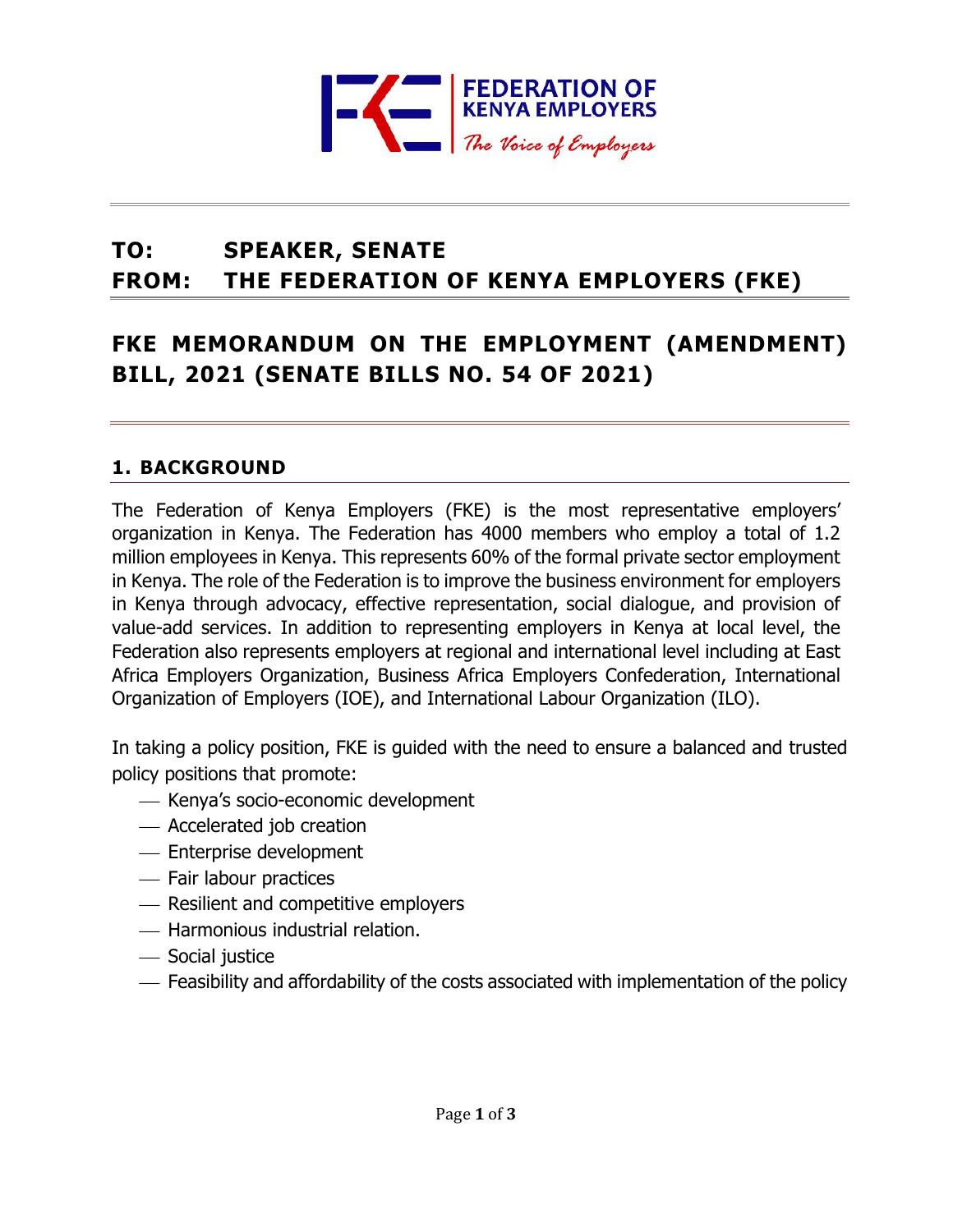# **2. FKE POSITION ON THE PROPOSED AMENDMENTS**

## **FKE Position**

The Federation of Kenya Employers (FKE) does not agree with the proposed amendments in the Employment (amendment) Bill, 2021 (Senate Bills No. 54 of 2021) and therefore requests the Senate to not pass the proposed bill.

## **Reasons for the stated FKE Position.**

- 1. The proposed amendments not only present radical changes to the Employment Act 2007 but also introduces new stringent measures that will curtail the prerogative to manage enterprises by the owners. This will automatically pose a challenge to Industrial Relations in Kenya. The changes proposed negates the very essence of managing enterprises freely to meet the demands and challenges posed by the market.
- 2. These changes touch on employers' administrative prerogatives that should not be curtailed by legislation. These changes, in our view, infringe on the employer's right to manage the enterprise on day-to-day basis.
- 3. With the concept of formalizing the informal economy, this bill introduces changes that will make it difficult to persuade the informal enterprises to join the mainstream economy for the country's general growth and decent work. Decent work agenda country programme if properly implemented will increase formalization of the informal hence increase in revenue collection for the Government to meet its needs.
- 4. The Bill fails to meet the simple threshold of the ILO conventions. The bill, if passed, will create two centers of managerial power and ultimately disharmony and indiscipline at workplaces. ILO has provided instruments which have been successful in managing working hours. Some of them include
	- i. Hours of Work (Industry) Convention, 1919 (No. 1)
	- ii. Hours of Work (Commerce and Offices) Convention, 1930 (No. 30)

Under hours of work (Commerce & Offices) convention, 1930, there is a provision for temporary exceptions which may be granted in the following cases:

(a) in case of accident, actual or threatened, force majeure, or urgent work to machinery or plant, but only so far as may be necessary to avoid serious interference with the ordinary working of the establishment;

(b) in order to prevent the loss of perishable goods or avoid endangering the technical results of the work;

(c) in order to allow for special work such as stocktaking and the preparation of balance sheets, settlement days, liquidations, and the balancing and closing of accounts;

(d) in order to enable establishments to deal with cases of abnormal pressure of work due to special circumstances, in so far as the employer cannot ordinarily be expected to resort to other measures.